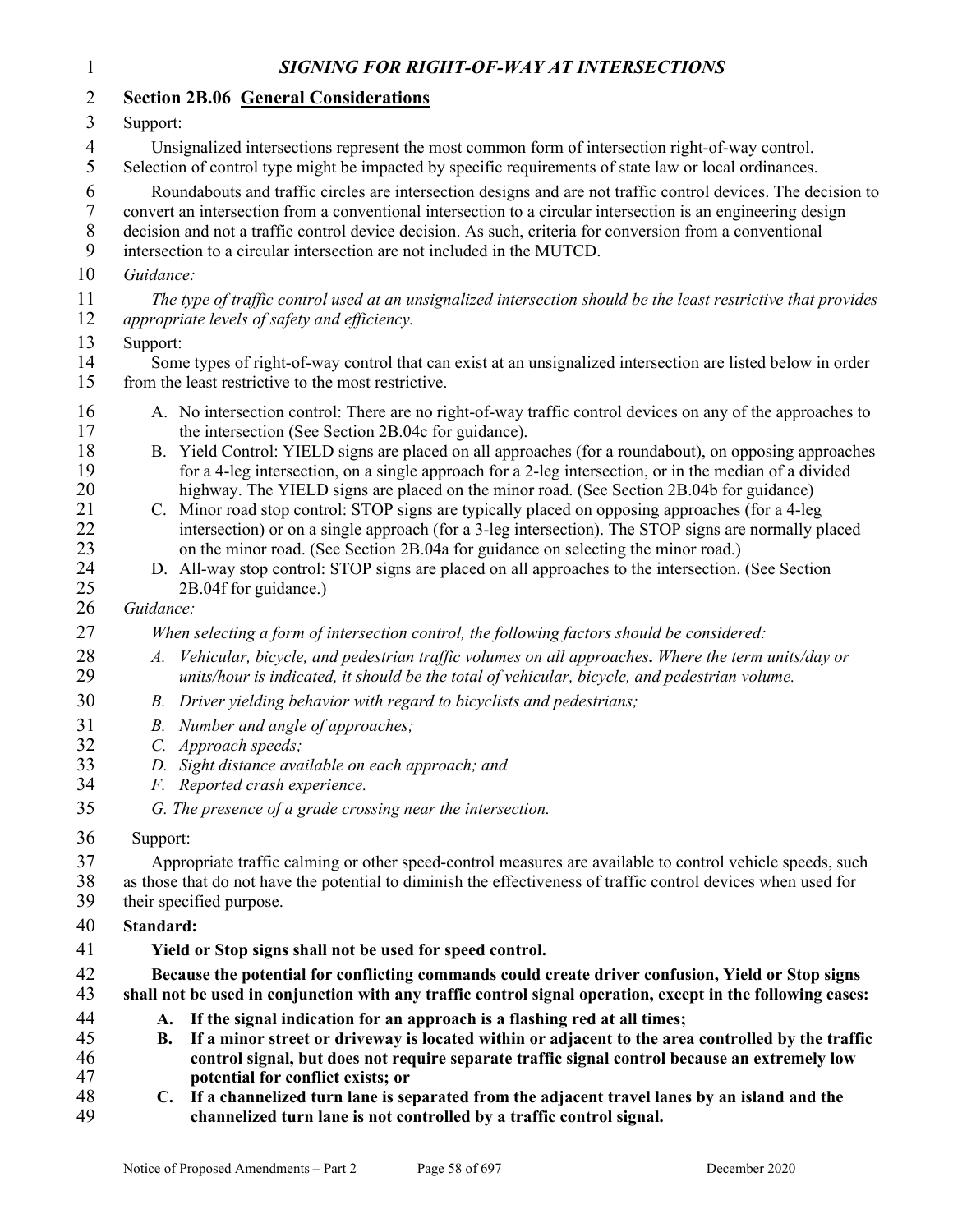2 different approaches to the same unsignalized intersection if those approaches conflict with or oppose each other. each other. **Portable or part-time STOP or YIELD signs shall not be used except for emergency and temporary traffic control zone purposes. A portable or part-time (folding) STOP sign that is manually placed into view and manually removed from view shall not be used during a power outage to control a signalized approach unless the maintaining agency establishes that the signal indication that will first be displayed to that approach upon restoration of power is a flashing red signal indication and that the portable STOP sign will be manually removed from view prior to stop-and-go operation of the traffic control signal.**  11 Option: 12 A portable or part-time (folding) Stop sign that is electrically or mechanically operated such that it only 13 displays the Stop message during a power outage and ceases to display the Stop message upon restoration of 14 power may be used during a power outage to control a signalized approach. 15 Support: 16 The use of STOP signs at grade crossings is described in Sections 8B.04 and 8B.05. 17 Section 9B.01 contains provisions regarding the assignment of priority at a shared-use path/roadway 18 intersection. **Section 2B.07 Determining the Minor Road for Unsignalized Intersections**  *Guidance: The selection of the minor road to be controlled by YIELD or STOP signs should be based on one or*  more of the following criteria: *A. A roadway intersecting a designated through or numbered highway. B. A roadway with the lower functional classification. C. A roadway with the lower traffic volume. D. A roadway with the lower speed limit E. A roadway that intersects with a roadway that has a higher priority for one of more modes of travel. When two roadways that have relatively equal volumes, speeds, and/or characteristics intersect, the following factors should be considered in selecting the minor road for installation of YIELD or STOP signs: A. Controlling the direction that conflicts the most with established pedestrian crossing activity or school walking routes; B. Controlling the direction that has obscured vision, dips, or bumps that already require drivers to use lower operating speeds; and C. Controlling the direction that has the best sight distance from a controlled position to observe conflicting traffic.*  **Section 2B.08 Right-of-Way Intersection Control Considerations**  *Guidance: Before converting to a more restrictive form of right-of-way control at an unsignalized intersection,* 

**Except as provided in Section 2B. 11, STOP signs and YIELD signs shall not be installed on** 

- *consideration should be given, but not limited, to the following alternative treatments to address safety, operational, or other concerns.*
- *A. Where Yield or Stop controlled, installing Stop Ahead or Yield Ahead signs on the appropriate approaches to the intersection.*
- *B. Removing parking on one or more approaches.*
- *C. Removing sight distance restrictions.*
- *D. Installing signs along the major street to warn road users approaching the intersection;*
- *E. Relocating the stop line(s) and making other changes to improve the sight distance at the intersection;*
- *F. Installing measures designed to reduce speeds on the approaches;*
- *G. Installing an intersection control beacon (see Section 4S.02) or stop beacon (see Section 4S.05) at the intersection to supplement STOP sign control;*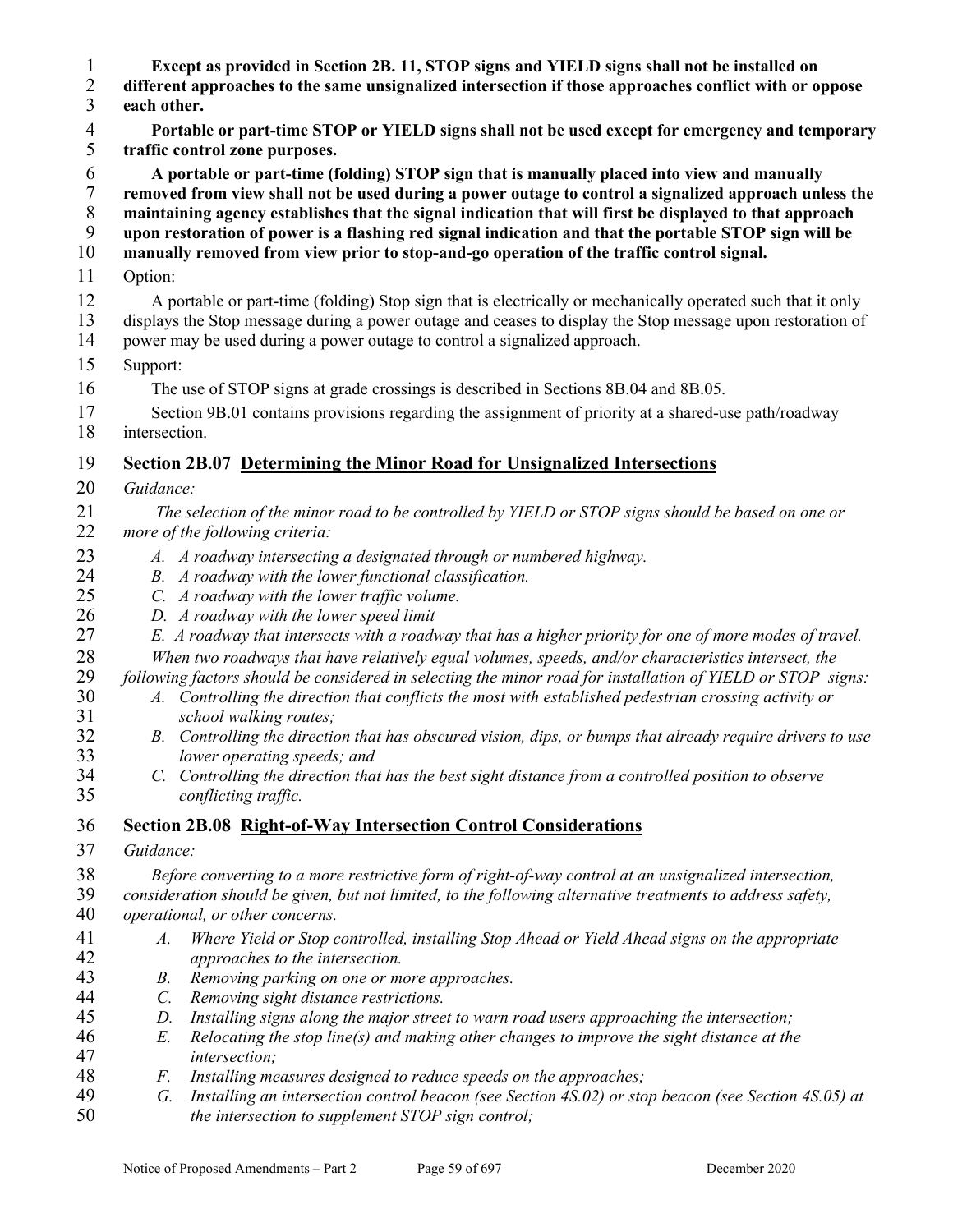| $\mathbf{1}$        | Н.                                                                                                                                                               | Installing a warning beacon (see Section 4S.03) on warning signs in advance of a STOP sign                 |  |
|---------------------|------------------------------------------------------------------------------------------------------------------------------------------------------------------|------------------------------------------------------------------------------------------------------------|--|
| 2                   |                                                                                                                                                                  | controlled intersection on major- and/or minor-street approaches;                                          |  |
| $\mathfrak{Z}$<br>4 | I.                                                                                                                                                               | Adding one or more lanes on a minor-street approach to reduce the number of vehicles per lane on           |  |
| 5                   |                                                                                                                                                                  | the approach;                                                                                              |  |
|                     | J.                                                                                                                                                               | Revising the geometrics at the intersection to channelize vehicular movements and reduce the time          |  |
| 6                   |                                                                                                                                                                  | required for a vehicle to complete a movement, which could also assist pedestrians;                        |  |
| $\boldsymbol{7}$    | K.                                                                                                                                                               | Revising the geometrics at the intersection to add pedestrian median refuge islands and/or curb            |  |
| 8                   |                                                                                                                                                                  | extensions;                                                                                                |  |
| 9                   | L.                                                                                                                                                               | Installing roadway lighting if a disproportionate number of crashes occur at night;                        |  |
| 10                  | М.                                                                                                                                                               | Restricting one or more turning movements on a full- or part-time basis if alternate routes are            |  |
| 11<br>12            |                                                                                                                                                                  | available;                                                                                                 |  |
| 13                  | N.                                                                                                                                                               | Installing on the major street a pedestrian-actuated device: warning beacon (see Section 4S.03),           |  |
| 14                  |                                                                                                                                                                  | rectangular rapid-flashing beacon (see Section 4L.01), or In-Roadway Warning Lights (see Chapter           |  |
| 15                  |                                                                                                                                                                  | 4U), if pedestrian safety is the major concern;                                                            |  |
| 16                  | 0.                                                                                                                                                               | If the warrant is satisfied, installing multi-way STOP sign control;                                       |  |
| 17                  | $P_{\cdot}$                                                                                                                                                      | Installing on the major street a pedestrian hybrid beacon (see Chapter 4J) if pedestrian safety is the     |  |
| 18                  |                                                                                                                                                                  | major concern;                                                                                             |  |
| 19                  | Q.<br>$R$ .                                                                                                                                                      | Installing a roundabout; and<br>Employing other alternatives, depending on conditions at the intersection. |  |
|                     |                                                                                                                                                                  |                                                                                                            |  |
| 20                  |                                                                                                                                                                  | <b>Section 2B.09 No Intersection Control</b>                                                               |  |
| 21                  | Guidance:                                                                                                                                                        |                                                                                                            |  |
| 22                  |                                                                                                                                                                  | The decision not to use intersection control should be based on engineering judgment.                      |  |
| 23                  | Option:                                                                                                                                                          |                                                                                                            |  |
| 24                  | The following factors may be considered:                                                                                                                         |                                                                                                            |  |
| 25                  | A.                                                                                                                                                               | Intersection sight distance is adequate on all approaches.                                                 |  |
| 26                  | <b>B.</b>                                                                                                                                                        | All approaches to the intersection are a single lane and there are no separate turn lanes.                 |  |
| 27                  | $\mathcal{C}$ .                                                                                                                                                  | The combined vehicular, bicycle, and pedestrian volume (existing or projected) entering the                |  |
| 28                  |                                                                                                                                                                  | intersection from all approaches averages less than 1,000 units per day or 80 units in the peak hour.      |  |
| 29                  | D.                                                                                                                                                               | There are no marked crosswalks or bicycle lanes on any approach.                                           |  |
| 30                  | Ε.                                                                                                                                                               | None of the approaches to the intersection are for a through highway, main road, or higher                 |  |
| 31                  |                                                                                                                                                                  | functional classification.                                                                                 |  |
| 32                  | F.                                                                                                                                                               | The angle of intersection is between 90 and 75 degrees.                                                    |  |
| 33                  | G.                                                                                                                                                               | The functional classification of the intersecting streets is either the intersection of two local streets  |  |
| 34                  |                                                                                                                                                                  | or the intersection of a local street with a collector street.                                             |  |
| 35                  |                                                                                                                                                                  | <b>Section 2B.10 Yield Control</b>                                                                         |  |
|                     |                                                                                                                                                                  |                                                                                                            |  |
| 36                  | Guidance:                                                                                                                                                        |                                                                                                            |  |
| 37<br>38            | At intersections where a full stop is not necessary at all times, consideration should first be given to using<br>less restrictive measures such as YIELD signs. |                                                                                                            |  |
| 39                  | Yield control should be considered when engineering judgment indicates that all of the following                                                                 |                                                                                                            |  |
| 40                  | conditions exist:                                                                                                                                                |                                                                                                            |  |
| 41                  | A.                                                                                                                                                               | Intersection sight distance is adequate on the approaches to be controlled by YIELD signs.                 |  |
| 42                  | <i>B</i> .                                                                                                                                                       | All approaches to the intersection are a single lane and there are no separate turn lanes.                 |  |
| 43                  | $\mathcal{C}$ .                                                                                                                                                  | One of the following crash-related criteria applies:                                                       |  |
| 44                  |                                                                                                                                                                  | For changing from no intersection control to yield control, there have been two or more<br>$\Gamma$ .      |  |
| 45                  |                                                                                                                                                                  | reported crashes that are susceptible to correction by installation of a YIELD sign in the                 |  |
| 46                  |                                                                                                                                                                  | previous 12 months.                                                                                        |  |
| 47                  |                                                                                                                                                                  | For changing from minor road stop control to yield control, there have been two or fewer<br>2.             |  |
| 48                  |                                                                                                                                                                  | reported crashes in the previous 12 months.                                                                |  |
| 49                  | D.                                                                                                                                                               | Entering intersection volume of less than 1800 units per day or 140 units in the peak hour.                |  |
| 50                  | E.                                                                                                                                                               | The angle of intersection is between 90 and 75 degrees.                                                    |  |
| 51                  | F.                                                                                                                                                               | The functional classification of the intersecting streets is either the intersection of two local streets  |  |
| 52                  |                                                                                                                                                                  | or the intersection of a local street with a collector street.                                             |  |
| 53                  | Option:                                                                                                                                                          |                                                                                                            |  |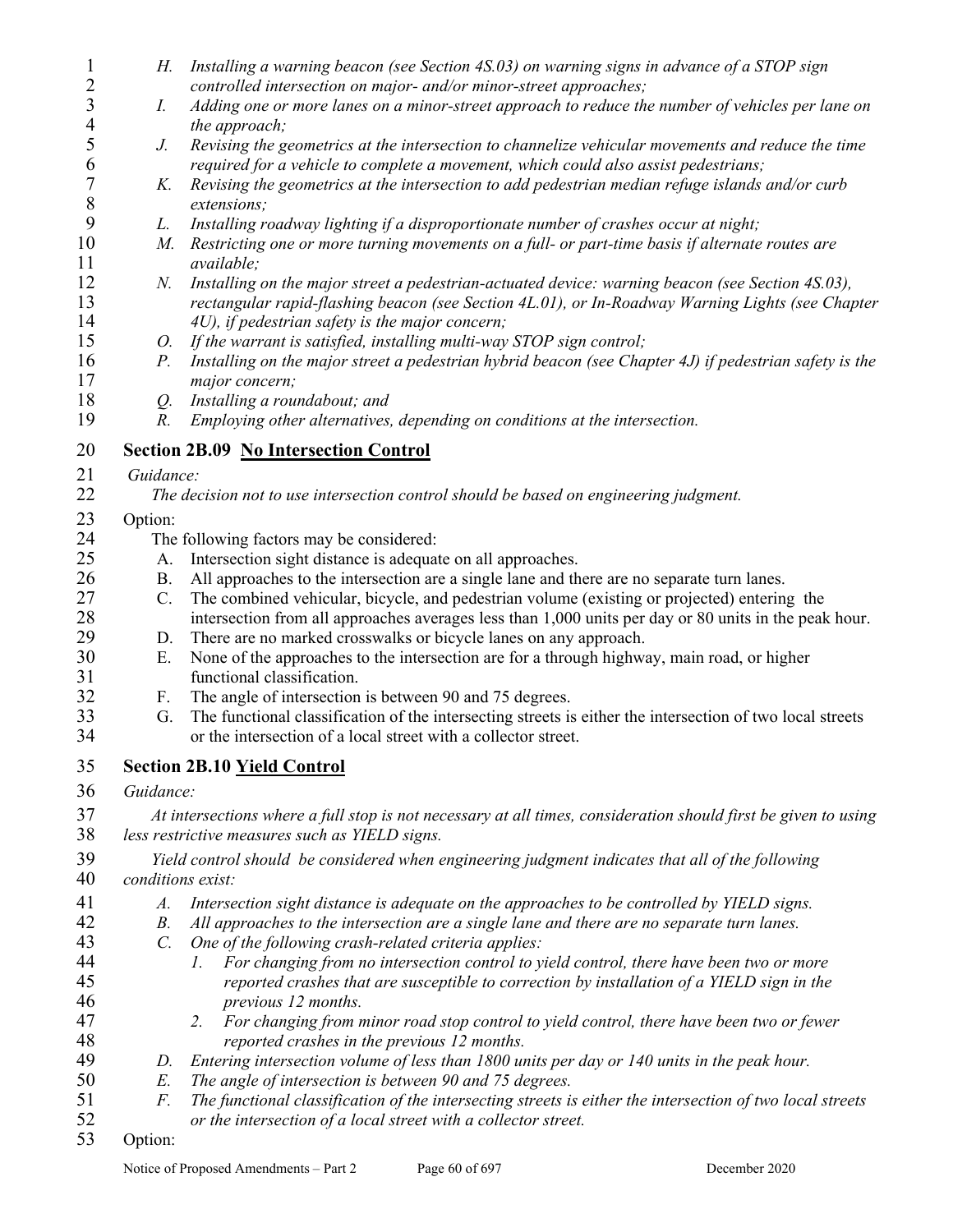1 YIELD signs may be installed at an intersection when any of the following conditions apply: 2 A. At the second intersection of a divided highway crossing or median break functioning as two 3 separate intersections (see Figures 2B-12 and 2B-15). In this case, a YIELD sign may be installed at 4 the entrance to the second intersection.**.** 5 B. For a channelized turn lane that is separated from the adjacent travel lanes by an island, even if the 6 adjacent lanes at the intersection are controlled by a highway traffic control signal or by a Stop sign.<br>
C. At an intersection where a special problem exists and where engineering judgment indicates the 7 C. At an intersection where a special problem exists and where engineering judgment indicates the problem to be susceptible to correction by the use of the YIELD sign. 8 problem to be susceptible to correction by the use of the YIELD sign.<br>9 D. Facing the entering roadway for a merge-type movement if engineering 9 D. Facing the entering roadway for a merge-type movement if engineering judgment indicates that<br>10 control is needed because acceleration geometry and/or sight distance is not adequate for mergin control is needed because acceleration geometry and/or sight distance is not adequate for merging 11 traffic operation. 12 E. On low-volume rural roads if engineering judgment indicates that the YIELD would provide 13 adequate control.<br>14 F. On an approach to 14 F. On an approach to an intersection where the only permissible movement is a right turn movement 15 with an intersection geometry similar to a channelized right turn lane or an approach to a 16 roundabout. *Guidance: The YIELD signs should be installed on opposing minor street approaches (for a 4-leg intersection) or on the minor approach (for a 3-leg intersection). (See Section 2B-X3) for information to identify the minor road). When two intersection roadways have relatively equal volumes, speeds and other characteristics, yield control should be installed on the approach that conflicts the most with established pedestrian crossing activity or school walking routes or bicycle crossing activity.* **Standard: A YIELD sign shall be used to require road users to yield the right-of-way to other traffic at the entrance to a roundabout. Yield signs at roundabouts shall be used to control the approach roadways and shall not be used to control the circulatory roadway. YIELD signs shall not be placed on all of the approaches to an intersection, except at roundabouts. Section 2B.11 Minor Road Stop Control**  *Guidance: Stop control on the minor road approach or approaches to an intersection should be considered when engineering judgment indicates that one or more of the following conditions exist: A. A restricted view exists that requires road users to stop in order to adequately observe conflicting traffic on the through street or highway; B. Crash records indicate that: 1. For a four-leg intersection, there are three or more reported crashes in a 12-month period or six or more reported crashes in a 36-month period. The crashes should be susceptible to correction by installation of two-way stop control. 2. For a three-leg intersection, there are three or more reported crashes in a 12-month period or five or more reported crashes in a 36-month period. The crashes should be susceptible to correction by installation of two-way stop control. C. The intersection is of a lower functional classification road with a higher functional classification road D. Conditions that previously supported installation of an all-way stop control under all-way stop control criteria no longer exist. On low-volume rural roads, a STOP sign should be considered at an intersection where engineering judgment indicates that Item C above is applicable or where the intersection has inadequate sight distance for the operating vehicle speeds.* **Section 2B.12 All-Way Stop Control**  *Guidance:*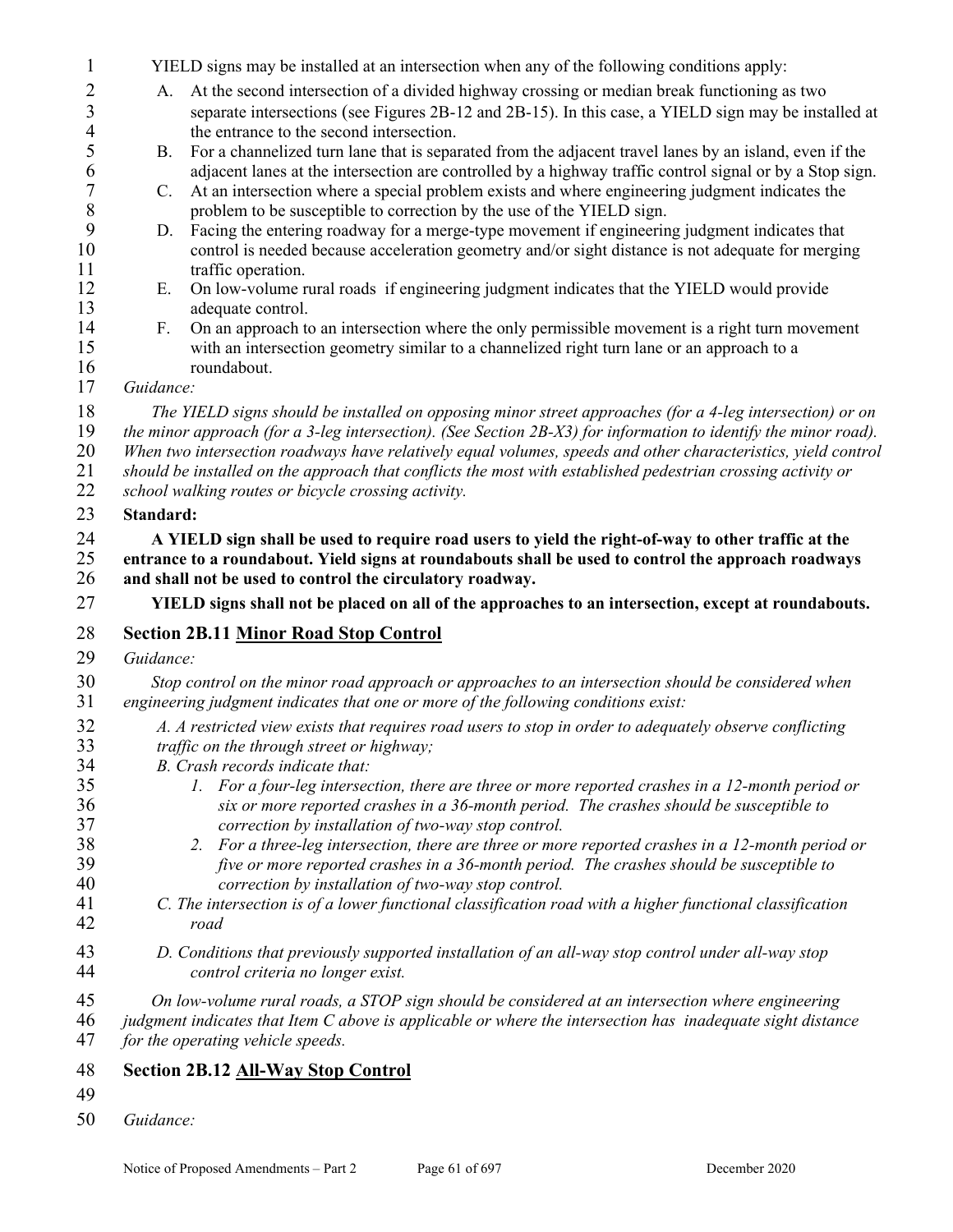- 1 *The decision to establish all-way stop control at an unsignalized intersection should be based on an*
- 2 *engineering study. The engineering study for all-way stop control should include an analysis of factors*
- 3 *related to the existing operation and safety at the intersection, the potential to improve these conditions, and*
- 4 *the applicable factors contained in the following all-way stop control warrants:*
- 5 *A*. *All-Way Stop Control Warrant A: Crash Experience (Section 2B.13)*
- 6 *B. All-Way Stop Control Warrant B: Sight Distance (Section 2B.14)*
- 7 *C. All-Way Stop Control Warrant C: Transition to Signal Control or YIELD Control at a Roundabout*  8 *(Section 2B.15)*
- 9 *D. All-Way Stop Control Warrant D: Peak Hour Volume (Vehicle, Pedestrians, Bicycles) (Section 2B.16)* 
	- 10 *E. All-Way Stop Control Warrant E: Other Factors (Section 2B.17)*

#### 11 **Standard:**

#### 12 **The satisfaction of an all-way stop control warrant or warrants shall not in itself require the**  13 **installation of all-way stop control at an unsignalized intersection.**

### 14 **Section 2B.13 All-Way Stop Control Warrant A: Crash Experience**

#### 15 Option:

- 16 All-way stop control may be installed at an intersection where an engineering study indicates that:
- 17 A. For a four-leg intersection, there are five or more reported crashes in a 12-month period or six or nore reported crashes in a 36-month period that were of a type susceptible to correction by the 18 more reported crashes in a 36-month period that were of a type susceptible to correction by the installation of all-way stop control. installation of all-way stop control.
- 20 B. For a three-leg intersection, there are four or more reported crashes in a 12-month period or 21 five or more reported crashes in a 36-month period that were of a type susceptible to 22 correction by the installation of all-way stop control.<br>23 C. The sight distance on the minor road approaches cont
- 23 C. The sight distance on the minor road approaches controlled by a Stop sign is not adequate for a 24 vehicle to turn onto or cross the major (uncontrolled) road.

#### 25 **Section 2B.14 All-Way Stop Control Warrant B: Sight Distance**

26 Option:

27 All-way stop control may be installed at an intersection where an engineering study indicates that sight 28 distance on the minor road approaches controlled by a Stop sign is not adequate for a vehicle to turn onto or

- 29 cross the major (uncontrolled) road.
- 30 Support:

31 At such a location, a road user, after stopping, cannot see conflicting traffic and is not able to negotiate<br>32 the intersection unless conflicting cross traffic is also required to stop. the intersection unless conflicting cross traffic is also required to stop.

# 33 **Section 2B.15 All-Way Stop Control Warrant C: Transition to Signal Control or YIELD**  34 **Control at a Roundabout**

35 Option:

36 All-way stop control may be installed at locations where all-way stop control is an interim measure that 37 can be installed to control traffic while arrangements are being made for the installation of the traffic control 38 signals at the intersection or YIELD control at a roundabout.

# 39 **Section 2B.16 All-Way Stop Control Warrant D: 8-Hour Volume (Vehicle, Pedestrians,**

# 40 **Bicycles)**

- 41 Option:
- 42 All-way stop control may be installed at an intersection where an engineering study indicates:
- 43 A. The volume entering the intersection from the major street approaches (total of both approaches) 44 averages at least 300 units per hour for each of any 8 hours of an average day; and
- 45 B. The volume entering the intersection from the minor street approaches (total of both approaches) 46 averages at least 200 units per hour for each of any of the same 8 hours; and
- 47 c. If the  $85<sup>th</sup>$  percentile approach speed of the major-street traffic exceeds 40mph, the minimum 48 vehicular volume warrants are 70 percent of the values in Items A and B.

### 49 **Section 2B.17 All-Way Stop Control Warrant E: Other Factors**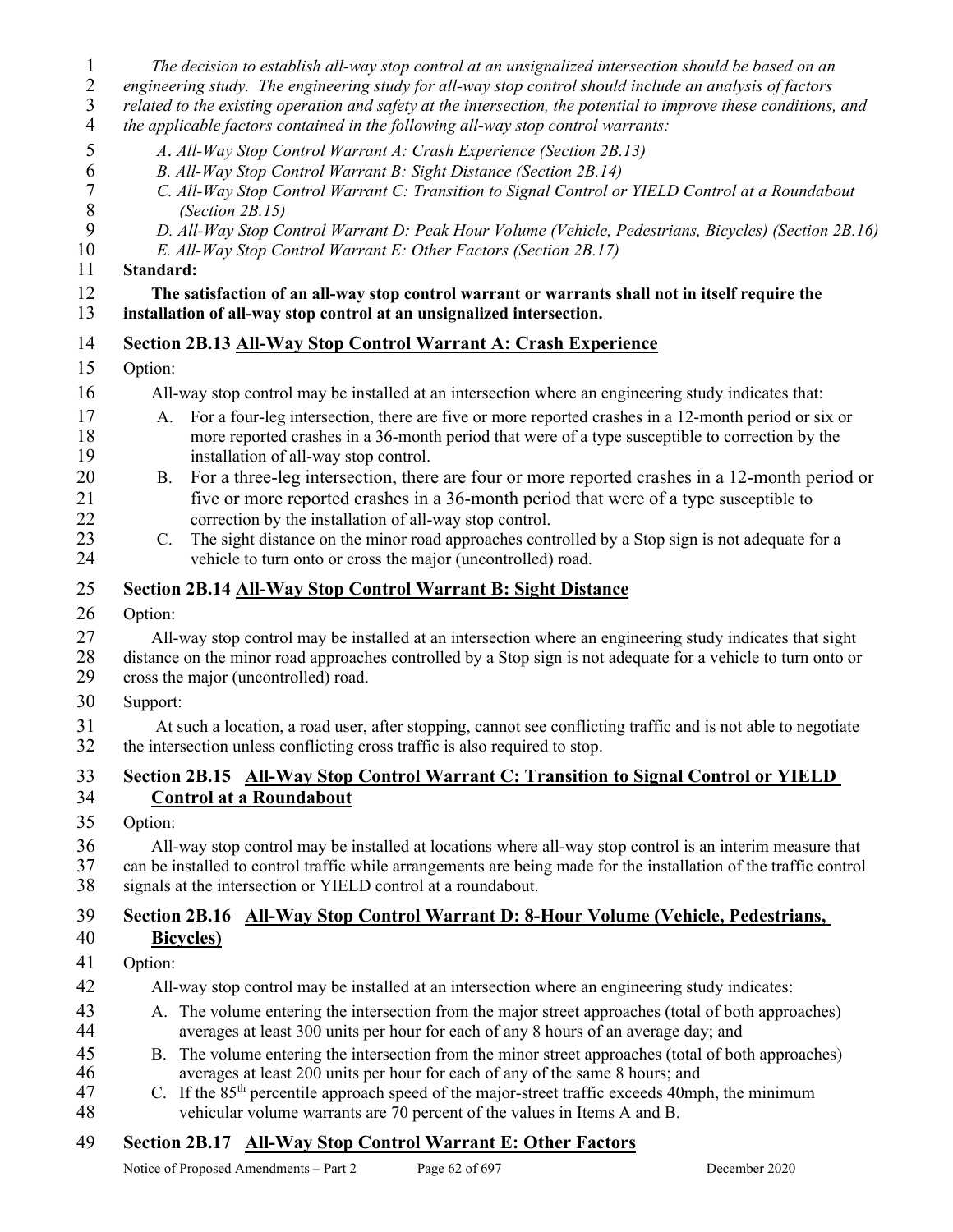- 1 Option: 2 All-way stop control may be installed at an intersection where an engineering study indicates that all-way 3 stop control is needed due to other factors not addressed in the other all-way stop control warrants. Such other factors may include, but are not limited to, the following: factors may include, but are not limited to, the following: 5 A. The need to control left-turn conflicts; 6 B. An intersection of two residential neighborhood collector (through) streets of similar design and operating characteristics where all-way stop control would improve traffic operational 7 operating characteristics where all-way stop control would improve traffic operational 8 characteristics of the intersection; or 9 C. Where pedestrian and/or bicycle movements justify the installation of all-way stop control. 10 **Section 2B.18 STOP Sign or YIELD Sign Placement**  11 **Standard:**  12 **The STOP or YIELD sign shall be installed on the near side of the intersection on the right-hand**  13 **side of the approach to which it applies. When the STOP or YIELD sign is installed at this required** 14 **location and the sign visibility is restricted, a Stop Ahead sign (see Section 2C.37) shall be installed in** location and the sign visibility is restricted, a Stop Ahead sign (see Section 2C.37) shall be installed in 15 **advance of the STOP sign or a Yield Ahead sign (see Section 2C.37) shall be installed in advance of the**  16 **YIELD sign.**  17 **The STOP or YIELD sign shall be located as close as practical to the intersection it regulates, while**  18 **optimizing its visibility to the road user it is intended to regulate.**  19 **STOP signs and YIELD signs shall not be mounted on the same post.**  20 *Guidance:*  21 *STOP or YIELD signs should not be placed farther than 50 feet from the edge of the pavement of the*  22 *intersected roadway (see Drawing F in Figure 2A-3).*  23 *A sign that is mounted back-to-back with a STOP or YIELD sign should stay within the edges of the STOP*  24 *or YIELD sign. If necessary, the size of the STOP or YIELD sign should be increased so that any other sign*  25 *installed back-to-back with a STOP or YIELD sign remains within the edges of the STOP or YIELD sign*  26 *Supplemental plaques used in conjunction with a STOP or YIELD sign should be limited to those specified*  27 *for such use in this Manual.*  28 Option: 29 Where drivers proceeding straight ahead must yield to traffic approaching from the opposite direction, 30 such as at a one-lane bridge, a TO ONCOMING TRAFFIC (R1-2aP) plaque may be mounted below the 31 YIELD sign. 32 Where drivers must yield to traffic in a multi-lane roundabout, a TO TRAFFIC IN CIRCLE (R1-2bP) or TO ALL LANES (R1-2cP) plaque may be mounted below the YIELD sign. 33 TO ALL LANES (R1-2cP) plaque may be mounted below the YIELD sign. 34 Support: 35 Figure 2A-3 shows examples of some typical placements of STOP signs and YIELD signs. 36 Section 2A.12 contains additional information about separate and combined mounting of other signs with 37 STOP or YIELD signs. 38 *Guidance:*  39 *Stop lines that are used to supplement a STOP sign should be located as described in Section 3B.19.*  40 *Yield lines that are used to supplement a YIELD sign should be located as described in Section 3B.19.*  41 *Where there is a marked crosswalk at the intersection, the STOP sign should be installed in advance of*  42 *the crosswalk line nearest to the approaching traffic.*  43 *Except at roundabouts, where there is a marked crosswalk at the intersection, the YIELD sign should be*  44 *installed in advance of the crosswalk line nearest to the approaching traffic.*  45 *Where two roads intersect at an acute angle, the STOP or YIELD sign should be positioned at an angle,*  46 *or shielded, so that the legend is out of view of traffic to which it does not apply.*  47 *If a raised splitter island is available on the left-hand side of a multi-lane roundabout approach, an*  48 *additional YIELD sign should be placed on the left-hand side of the approach.*
- 49 Option: